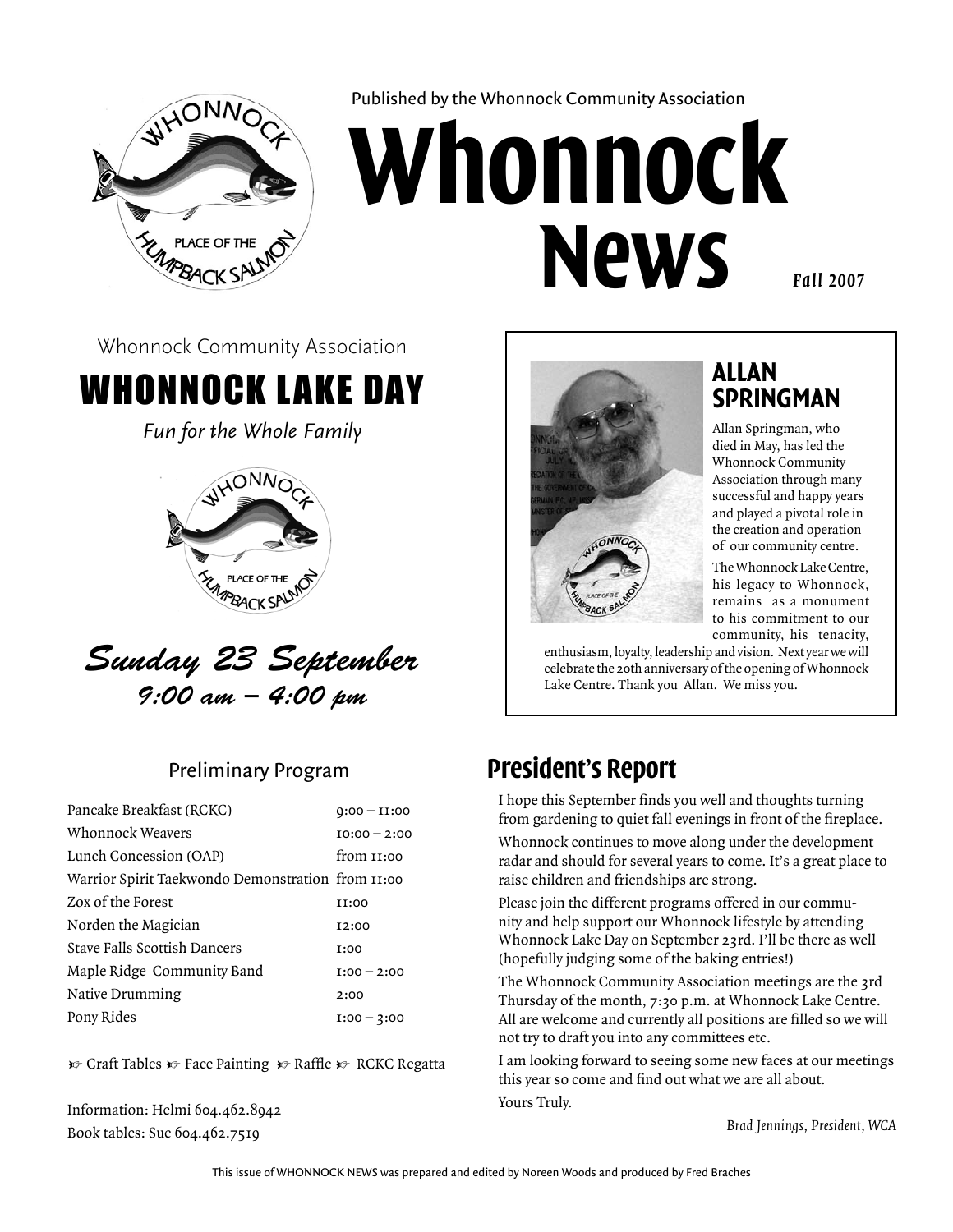

*Sixteen years ago Traci & Denis Skapski were married under the arbour at Whonnock Lake Centre. On August 24th they returned to toast their anniversary at the same place.* 

#### **Whonnock Lake Centre**

Love is still going strong at Whonnock Lake Centre. Our venue has already been booked for for June, July, August and September 2008.

It's hard to believe that summer is nearing an end. Whonnock Lake has been a hub of activity with swimmers, boaters & children enjoying the beach and park playground.

We have had a busy wedding season at the Hall for 2007. We receive lots of comments on how beautiful our gardens are, so…thanks to Maureen.

The Centre will host programs put on by Parks and Leisure Services such as pilates, karate, and classes. A new class this year on Wednesday evenings at 7 p.m. is a Low Impact exercise class.

The Wee Ones meet at the Centre every Tuesday morning .

The Whonnock Weavers meet at the Centre every other Thursday night. They create some great creative work I have had the pleasure of viewing at their show and sale held each November. Be sure not to miss out on that opportunity.

The Brownies and Girl Guides meet at the Centre on Tuesday nights. A group of fine young ladies learning crafts, survival, and to be good Samaritans.

*Jordy and Shirley Blatter*



#### **Whonnock Well Monitoring Group**

On May 10, 2007 a meeting was held at the Whonnock Lake Centre.

The purpose of forming the group is to obtain water analysis data and well depth measurement data. This data will be used solely in the creation of a base line of characteristics of the participating wells. This base line data is intended to be used by organizations such as the Ministry of the Environment and not to be used by individuals for other purposes.

There are 11 households in the group. The wells are shallow, deep and artesian and are located from Dewdney Trunk Road to 104 Avenue and from 269 to 280 Street.

The organizers were Yukiko Tanaka, Tilde Castiello and Norman Billesberger.

Yukiko arranged for Walt Brandt, the operations manager of Bodycote (formally Norwest Labs), to give a presentation of the water testing process and resulting report interpretation. There are two tests: Chemical and Health.

The group agreed to take water samples every 6 months for the health test and every 12 months for the chemical test as well. Most of the group is taking depth measurements on the first of every month.

The first tests were done May 23. Everyone brought their water samples to the Whonnock Lake Centre between 7 a.m. and 9 a.m. Yukiko and Tilde volunteered to be there to ensure the paper work was in order and place the water samples in the cooler provided by Bodycote. In about a week, everyone had their test results.

On June 7, Yukiko, Tilde and Norman visited the Ministry of the Environment regional hydrologist, Tim Bennett. He gave a presentation on aquifers, water analysis and water depth data. He also had data on their test well located just north of the community well on 272 Street. They have been taking depth measurements every hour since October 2003. Their monthly data on this test well goes back to 1980. The water level in this test well fluctuates seasonally about 1 meter. The level fluctuates up to 2 meters in less than 1 hour due to pumping from the nearby community well.

They also have the water tested semi-annually (spring and fall) for chemical and health. Preliminary evaluation suggests no problems with metals, nitrates and coliforms.

The Ministry of the Environment has kindly loaned their well depth sounder equipment to the Whonnock Well Monitoring Group.

The members with deep drilled wells use this sounder to obtain their water depths.

*Norman Billesberger*

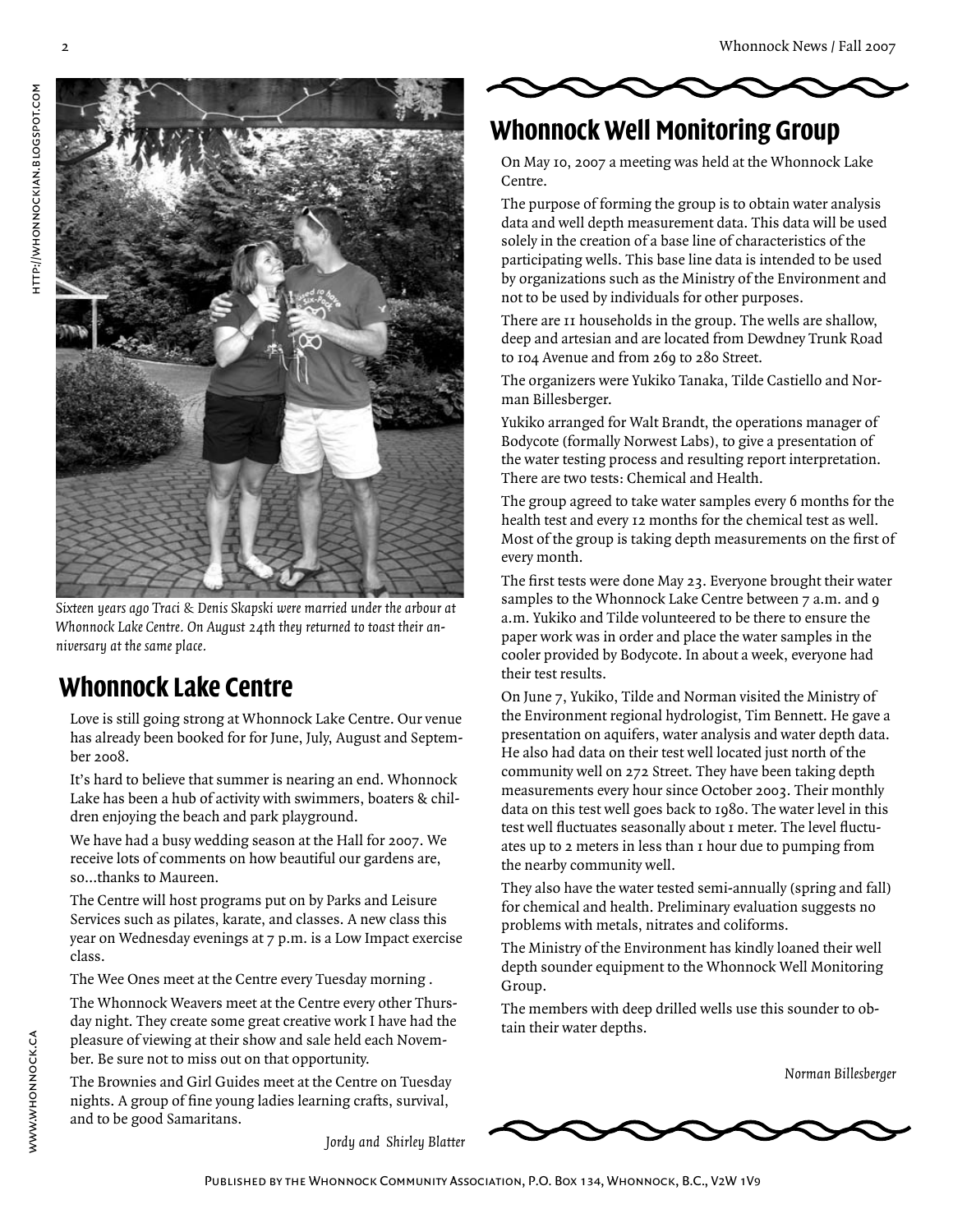

# **Wildwood Fellowship Church at 10810 – 272nd Street.**

Why go to church? We go hoping to find answers to life, to develop positive friendships, to find a valuable place to serve, to make our lives count, and to find acceptance and love. Most of all, we are looking to know God and worship Him. Only He can provide the true peace we all yearn for.

Wildwood Fellowship Church is a family-oriented, non-denominational community church. We enjoy a variety of worship styles, receive a relevant biblical message that encourages and challenges us, and enjoy getting to know each other over a cup of coffee. We are always looking forward to welcoming visitors and new members and are always ready to lend a helping hand when needs arise. Kids can learn about God during our Super Church program during the service, after school Kids Club, and bi-weekly Jr. Youth Group events.

We believe you will find Wildwood Fellowship to be a place that cares about you and your family. We invite you to become a part of what God is doing here in your community.

Please call Pastor Arnold Tracey at 604-462-0610 for more information.

# **Whonnock Bursary**

A Whonnock Bursary of \$1,000 is offered every year by the Whonnock Community Association to a graduating student.

These are the requirements:

- I. The student must be currently residing or a past resident for at least two years of the Whonnock area.
- The student's marks showing the student's commitment to furthering education at college, trade school or university. 2.
- 3. Financial need.
- Most important is the student's commitment through volunteering to the community, school or other worthy causes. 4.

We wish the best of luck to all applicants.

# **Whonnock United Church**

The Whonnock United Church at 27091 River Road meets Sundays at 11:00 a.m. for a joyful hour of music and worship followed by coffee and fellowship in our church hall. We are a small but warm and outreaching congregation, strong in our faith and genuine in our worship. We welcome all to come visit and enjoy our service. For more information call Jean Ruttan at 604-462-7794.

# **St. John the Evangelist Anglican Church**

This fall St. John's offers a program aimed at assisting individuals to combat violence and crime in a positive manner. We invite all come to an information session on Non-violent Communication (NVC) education on Thursday evening 11 October at 7 p.m.

Following the information session, there will be eight hours of training at St. John's over two days—on Sunday afternoons October 21 and 28, from 2:00 to 6:00 p.m.. The information and training sessions will be conducted by Ms. Raj Gill, an internationally certified trainer for non-violent communication. Information night is free. Training \$30.00.

One of the most transforming experiences can be laughter. On Saturday, September 15 at 5:30 p.m. we are hosting a Pot Luck Supper and Comedy Night with local actors lampooning ourselves and topics of the day. Come and join the fun. For more information please e-mail gese@telus.net or call 462-7933.

Our pet animals also transform our lives. We are hosting a Pet Blessing Service on Sunday, October 14, at 10:00 am. Bring your pet along to our service with their "woof," "chirp", "meow" or other sound made by your pet to receive a blessing.

Feel free to drop by and visit us on any Sunday morning at 10:00 a.m. Our services last for about an hour and a half and we have Sunday School and a nursery—there's even a time for Fellowship afterwards with a cup of something hot and a chance to catch up on local information. Blessings!

Rev. David Findley-Price, BA, M.Div., Priest-in-Charge

# **The Byrnes Bursary**

The Whonnock Foundation has granted a first \$2,000 Byrnes Bursary to Jenna Beaudry, a third year student working towards a BA at the University College of the Fraser Valley. Her goal is to become an elementary school teacher .

The Directors of Whonnock Foundation are impressed by Jenna's academic record and her motivation. She is doing everything she can to finance her studies with part-time jobs, and student loans.

The Foundation wants to continue granting amounts of up to \$2,000 per four-month period to students from east Maple Ridge enrolled in a college, university, trade school or other post secondary establishment and with a proven record of good performance.

Information about the requirements can be found on the Whonnock Foundation pages on <whonnock.ca>.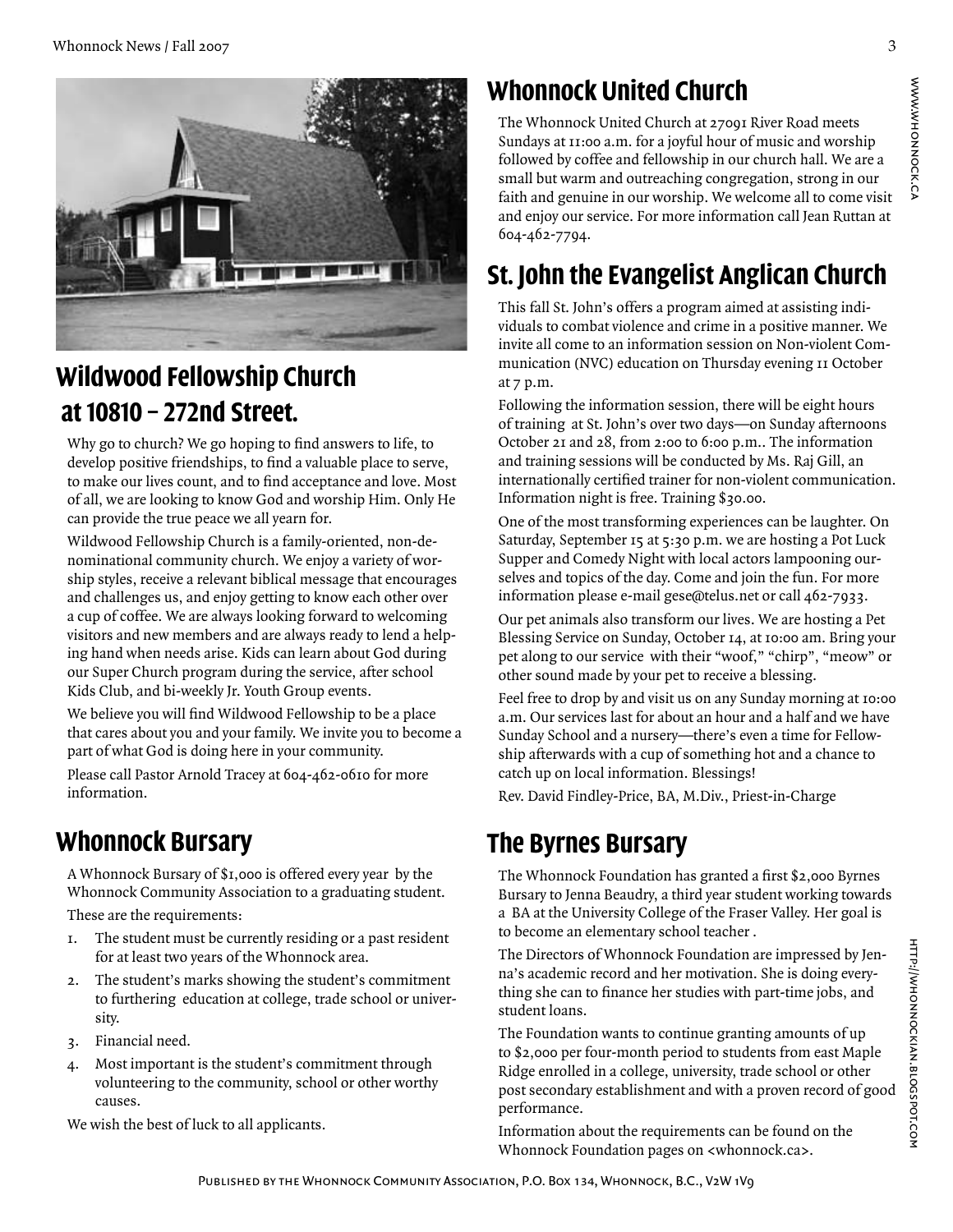#### **Ridge Canoe and Kayak Club**

Thanks to the great sand bagging efforts led by the Parks and Recreation Department, the water levels were high enough to keep Ridge Canoe and Kayak Club's many programs afloat this summer. RCKC continued to offer great recreational programs to our local youth and main-



tained its strong competitive reputation both provincially and nationally.

The club hosted two regattas this season and will be hosting the B.C. Bantam and Masters Championships on September. 22 and 23. This season's schedule gave the athletes the opportunity to compete in up to 16 regattas across Canada and the US. You might be surprised to know that RCKC, on our beautiful little jewel of a lake, currently has 56 competitive members; and this season to date has had 810 participants from the school programs, adult learn-to-kayak sessions, day camps and drop-in sessions!

September brings a month of rest to the older competitive athletes and coaches who train eleven months of the year and have just returned from the Canadian National Championships. The high performance athletes are coached by Provincial Coach Kris Lepianka, and the canoers are coached by Johny Mantura. 18 Ridge athletes made A-Final races with four athletes excelling to place in the top three in Canada and bringing home a total of 11 medals between them. Two RCKC paddlers proudly represented Canada on the international stage this summer. Maggie Henderson had 4th and 8th place finishes at the World Junior Canoe and Kayak Championships held in Racice, Czech Republic, where 74 countries were participating. And Wesley Hammer placed 4th in the K-4 1000m at the Pan American Games held in Rio, Brazil. Wesley is a member of the U23 National Team, and Maggie the Junior National Team. Other local paddlers, Christopher Abbott and Sean McBeath who are now paddling for clubs in Eastern Canada, were also members of the 2007 U23 National Development Team and Junior National Development Team respectively.

The many volunteer hours from parents are also what keep this club afloat. The dedicated executive has been led by Commodore Virginia Kuran for the past two years who also participates as a master paddler. She and master paddler, Kathy Nay train year round. They set a great example of participating in"sport for life" and maintaining healthy fitness levels. These two paddlers won medals at both the US and Canadian Masters Nationals this season

Club members are looking forward to some relaxation, fresh air fun on their traditional Harrison River paddle during the salmon spawning season in October. The doors are always open to new members, so if you are interested please drop by.

#### **RCKC's New Boathouse**

RCKC has embarked on a very ambitious long-term project that is a welcomed and attractive addition to the Whonnock Community; for those who do not yet know, we wish to build our own separate boathouse. The building plans are complete and the building will serve as a secondary emergency shelter for the Whonnock Community. All efforts to date, including the numerous hours of drawings by Jerry Poole, have been volunteered. We are now in the stage of developing a business and fund-raising plan. We welcome anyone from our community who would like to be a part of this exciting project and to share their ideas or expertise in fund-raising campaigns to contact Ken and Katrina Kelleway at 604-462-0280.

## **Guys and Gals Volleyball**

Wednesday nights at Whonnock Elementary all adults are welcome to come out for a drop-in Volleyball game 7:45 – 9:00 ish. Some fun and fitness and best of all it's free.

# **Whonnock T.O.P.S. Local 4522**

Take off Pounds Sensibly is a non-profit weight-loss support group that meets every Tuesday at the Wildwood Fellowship Church in Whonnock. We offer guidance, support and plenty of laughs. Come see what we are all about.

Time 6:45 – 7:00 p.m. weigh-in, 7:00 – 8:00 p.m. meeting. Call Lori at 604-463-7355 or Jo-Ann at 604-463-1622 for more information.

#### **Whonnock Walkers**

Join us Monday, Wednesday and Friday mornings at 9:15 for a friendly, one-hour walk. Call Maureen at 604-462-7940 for more information. Location: Whonnock Lake Centre parking lot.

#### **Whonnock Wee Ones Play Group**

For newborns to preschoolers. Open playtime, crafts, songs, circle time and lots of fun. Drop in, 8:30 – 11:30 a.m., Tuesdays at Whonnock Lake Centre \$2.00 per session.



#### **Drop-In Gym 13-18 yrs**

Come check out our open gym and play sports such as basketball, volleyball, and fl oor hockey. Location: Whonnock Elementary School. Monday 7:00-9:00 p.m. FREE!

# **Adopt-A-Block**

Thanks to all of those who continue to volunteer to help keep Whonnock clean but we need more volunteers to take care of a stretch of street or avenue. Call Jean Ruttan at 604-462-7794.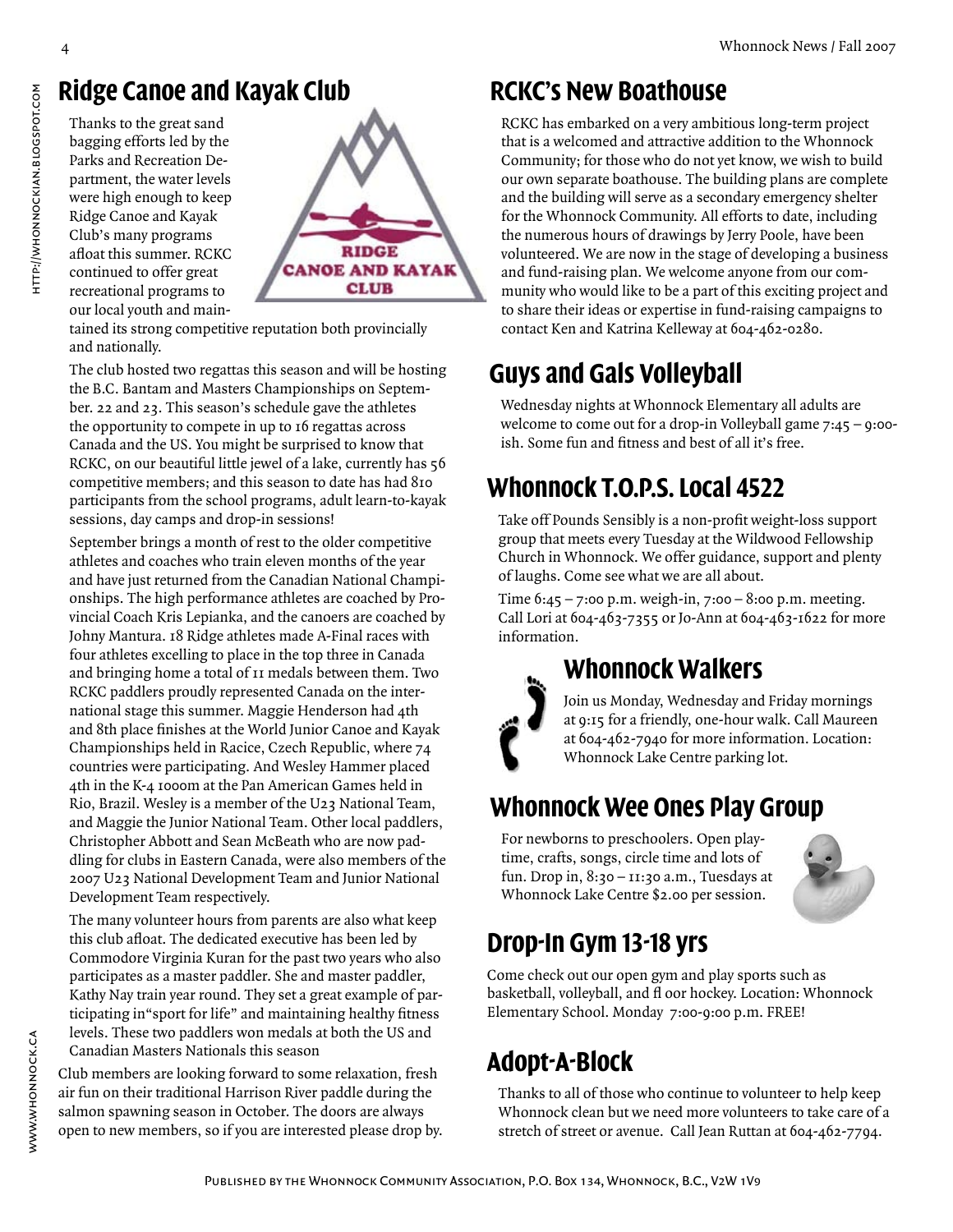#### **Rhododendron Garden Notes**

In these notes we inform you of a unique opportunity to learn more about species rhododendrons. Workshops are being given at the UBC Botanical Garden in the spring of 2008. The workshops will cover the basics of classification within the Genus Rhododendron.

Identification of members of the major groups within the genus will be achieved during garden tours. There will be a strong emphasis on the growing of rhododendrons. These are in-depth sessions from 9.30 to 3.00 on four Saturdays in March and April.

In previous years, this sort of learning experience has only been available by travelling down to the Species Foundation in Washington. A local opportunity such as this should not be missed by anyone wishing to explore beyond the frothy surface of the hybrid rhododendrons.

Priority will be given to members of rhododendron clubs, so if you may be interested please come to one of the Fraser Valley Society meetings at St. Andrews Church near the west end of the Maple Ridge bye-pass. The meetings are at 7.30 on the fourth Monday of the month. Visitors are always welcome and we can promise them a friendly reception and maybe a special plant to take home.

For more information please call the secretary Scot Henney at 604-464-7979 or s.henney@telus .net.



# **Special Dates To Remember Whonnock Lake Centre**

Whonnock Lake Day – Sunday, September 23 Whonnock Country Craft Fair – November 17 Whonnock Weavers Show and Sale – November 25 New Years Dinner & Dance

Whonnock Community Association meetings evert third Thursday of the month.

#### **Old Age Pensioners – Branch 103, Whonnock**

Meetings are on the last Monday of the month at 11:00 a.m. at the Whonnock United Church. Call Margaret Norman, 604- 462-7591 for more information.

## **Lakeside Preschool**

**Located on beautiful Whonnock Lake in the Whonnock Lake Centre, this bright well-equipped preschool offers a variety of experiences for 3 – 5 year olds. Our aim is to provide each child with exciting and stimulating experiences in a warm and relaxed atmosphere. For ongoing registration phone Mrs. Kilsby at 604-462-0026 to reserve your child's space in one of our programs.**



#### **1 st Whonnock Scouting Group**

Remember when Scouts…did good deeds, helped friends and neighbours, shared stories around the campfire and just enjoyed being kids? Well they still do! And they do it in more exciting wonderful ways than ever before. Come join us on Tuesday evenings 6:30 p.m. at the Scouts Canada

Whonnock Lodge at 27660 Dewdney Trunk Road.

Beavers,  $5 - 7$  years old, Cubs,  $8 -$  10 years old, Scouts,  $11 - 14$ years old, learn skills, plan adventures, and get down to the real business of being kids: having fun.

For 100 years, Scouts Canada has been Canada's number one youth organization. We are well known for our safe, fun, and adventurous programs, where fun is the common denominator, blended with friendship and outdoor fun. Our programs are provided by a network of caring people who enjoy the rewards of knowing the positive influence they have on young people.

For more information contact: Adriana Knox (604) 462 – 7262

# **Guides and Pathfinders**

Guides and Pathfinders meet at Whonnock Lake Centre, Tuesdays from 6 – 8 p.m. For more information call Heidi at 604-462-7193 or see <whonnock.ca>

# **Whonnock Youth Outreach**

In partnership with the Whonnock Community Association. A component of the Youth Outreach Initiative, Whonnock Youth Outreach hosts activities within the Whonnock area. The Youth have been working hard with the area residents, volunteers, parents, and the Community Association to develop social and recreational opportunities. For more information call: 604- 467-7354. (Mondays 7:00-9:00 pm September – June).